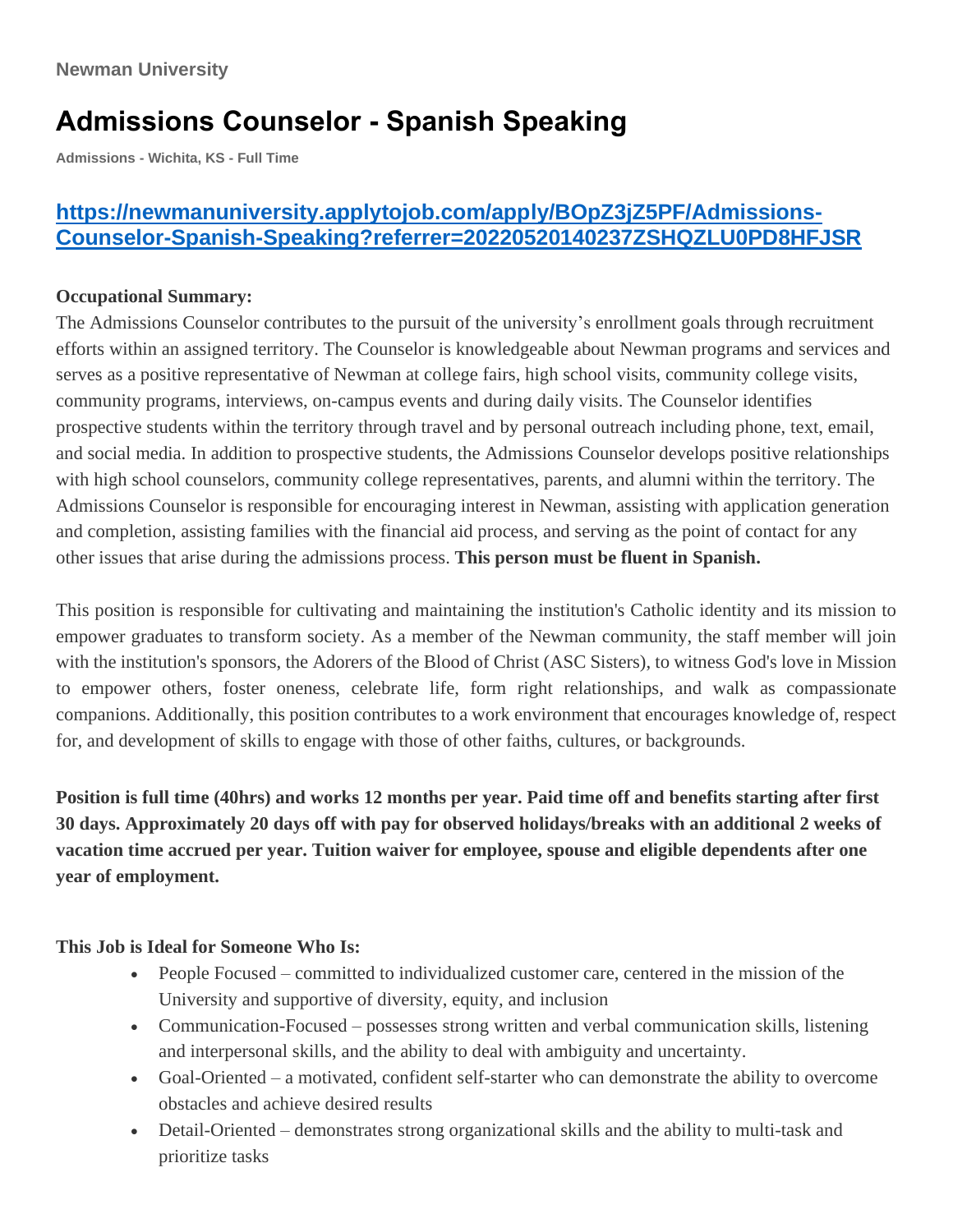#### **Work Performed:**

- 1. Actively recruit students from an assigned territory while also identifying and developing new recruitment areas.
- 2. Develop relationships within your territory with high schools, colleges, and community partners.
- 3. Maintain relationships with prospective students through constant communications, including social media.
- 4. Meet with students and parents throughout the recruitment process, from inquiry to enrollment, tracking weekly progress and keeping files up to date in Newman's CRM.
- 5. Provide Spanish-language assistance to prospective students and their families and assist with any department needs for Spanish-English translating.
- 6. Participate in all on-campus and off-campus recruiting efforts; attend local fairs, college nights, community events, national events, and wherever needed (requires nights and weekends).
- 7. Attend all scheduled morning coffee talks and staff meetings.
- 8. Remain current on all relative information pertaining to the University to assist in all recruiting efforts, including providing information on available scholarships offered at Newman University.
- 9. Maintain a travel schedule, manage a travel budget, and submit weekly reports.
- 10. Assist in developing goals and strategies to support your personal and departmental recruitment efforts.
- 11. Assist in the marketing of the University through collaborative efforts with the Admissions team.
- 12. Work with individual athletic programs to assist in the recruitment of student-athletes.
- 13. Complete all University-required trainings including Title IX and FERPA
- 14. Contribute to the overall success of the Admissions department by performing all other duties as assigned and appropriate to the position.

#### **Required Qualifications/Education/Experience/Skills/Training:**

- 1. Bachelor's degree required, must be awarded prior to beginning employment.
- 2. Must be fluent in Spanish.
- 3. Requires up to 50% travel time.
- 4. Ability to speak publicly in front of others.
- 5. Ability to operate a motor vehicle and pass a motor vehicle check.
- 6. Fluent in social media platforms.
- 7. Ability to communicate effectively with a diverse population of parents, teenagers, and older adults, including upset and/or difficult customers.
- 8. Ability to work in a fast-paced office setting and handle frequent interruptions.
- 9. Strong organizational, interpersonal, and communication skills.
- 10. Ability to handle confidential information in a discreet manner.
- 11. Prior experience working with a customer relationship management system (CRM), is a plus.
- 12. Must be available to work nights and weekends.